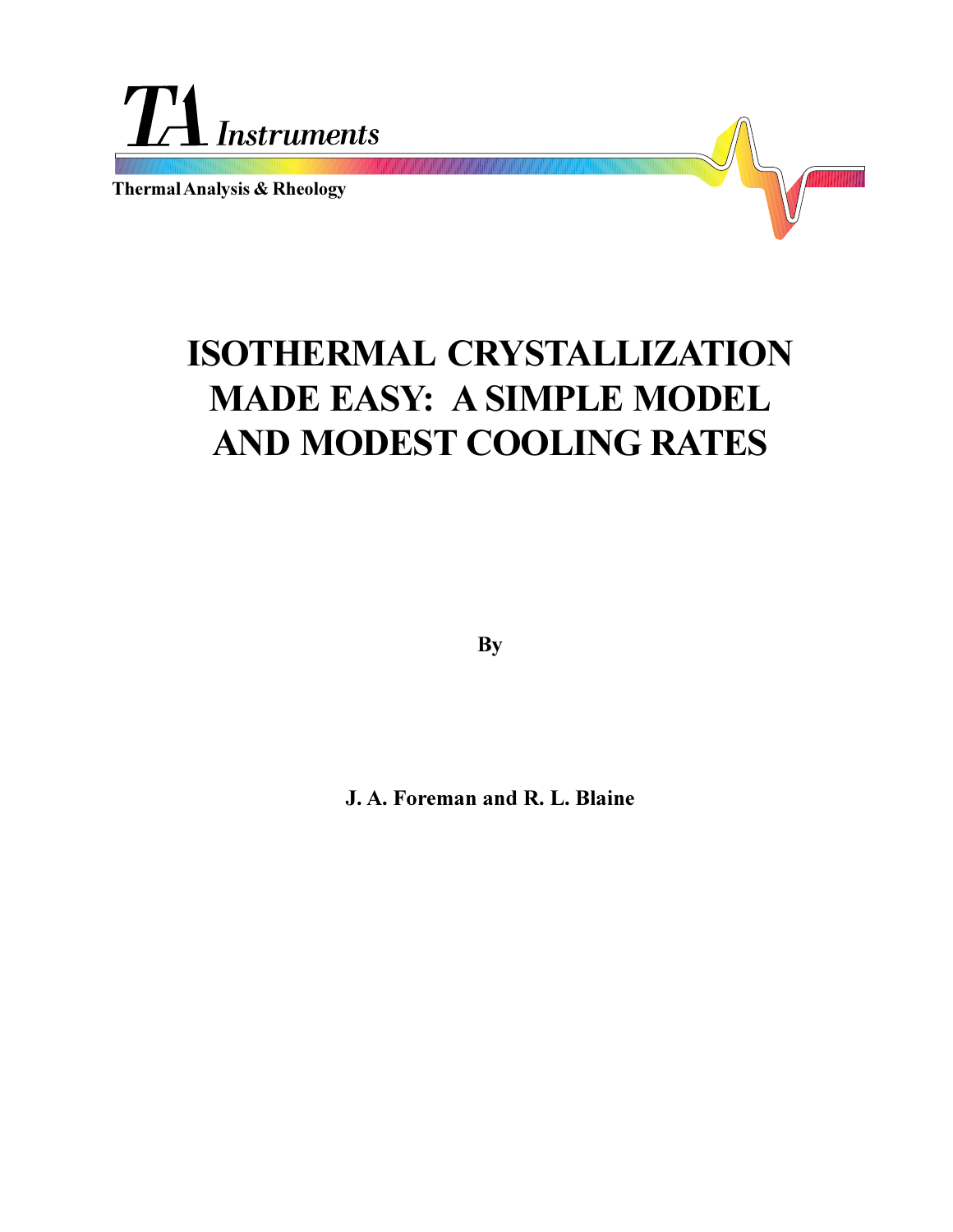## **ABSTRACT**

An understanding of the kinetics of the crystallization process is important for the selection of processing parameters such as mold temperature and hold time during injection molding. Differential scanning calorimetry (DSC), is an excellent tool for following the progress of crystallization. A popular method for obtaining kinetics data known as isothermal crystallization, is based on rapidly cooling the sample from the melt to the crystallization temperature and then measuring the heat evolved while the sample is held isothermal. The model most often applied to isothermal crystallization data is the Avrami model. This model, while possessing physically significant parameters, is somewhat difficult to analyze.

In this study, a simpler kinetic model, the Sestak-Berggren model, is applied to crystallization kinetics. The equivalency of the resultant kinetic parameters to those from the Avrami model is demonstrated. Furthermore, it is shown that modest cooling rates, as low as 5°C/minute, may be used to obtain good kinetic results.

## **INTRODUCTION AND THEORY**

In DSC, heat flow is measured as a function of time and temperature. When a material crystallizes, a measurable amount of heat is evolved, resulting in an exothermic peak in the DSC thermal curve. The shape of this peak is directly related to the kinetics (time and temperature dependency) of crystallization. Two fundamental properties which can be measured in a DSC are the reaction rate  $(d\alpha/dt)$  which is related to the amount of heat flow at any given time and temperature, and conversion level  $(\alpha)$  which is measured as the amount of heat evolved (enthalpy) from the beginning of reaction until the selected time and temperature.

The mathematical equations used to model kinetic reactions generally take the form of  $d\alpha/dt = k(T) f(\alpha)$  where reaction rate is proportional to the specific rate constant  $(k)$  and is some function of the conversion level  $[f(x)]$ . The specific rate constant itself is a function of temperature (T), the dependence of which is often described by the Arrhenius equation,  $k = Z \exp(E/RT)$ . [Z is the pre-exponential factor, E the activation energy and R the universal gas constant]. A large number of kinetic methods have been developed which are based on different forms of  $f(\alpha)$ . For decomposition kinetics (evaluated by TGA) and reaction kinetics (measured by DSC), for example,  $f(\alpha)$  is derived from the general rate equation and has the form:

$$
f(\alpha) = (1 - \alpha)^n \tag{1}
$$

where n is the reaction order. This form of the kinetic equation works well for many simple, single-stage reactions. It is, however, inadequate when applied to more complex reactions such as auto-catalyzed chemical (e.g., thermoset cure) and polymer crystallization reactions. This is due to the multi-stage nature of these more complex reactions. Crystallization, for example, is a two-step process where crystal growth (step 2) takes place at nucleation sites whose appearance (step 1) is controlled by both time and temperature.

The most popular form of  $f(\alpha)$  for examination of auto-catalyzed reactions is known as the Sestak-Berggren (SB) equation [1,2]:

$$
f(\alpha) = \alpha^{m} (1-\alpha)^{n}
$$
 (2)

where m and n are reaction order constants.

The general rate equation (1) and the SB equation (2) are closely related. The general rate equation may be thought of as a simplified case of the SB equation where m is equal to zero. This is aesthetically satisfying to many practitioners since it has the appearance of reducing the number of applicable concepts which must be considered.

For polymer crystallization, the most popular form of  $f(\alpha)$  is:

$$
f(\alpha) = r (1-\alpha) [-ln (1-\alpha)]^{1-1/r}
$$
 (3)

where r is called the Avrami constant. This equation was independently derived by a series of authors [3-7], and is popularly known at the Avrami equation.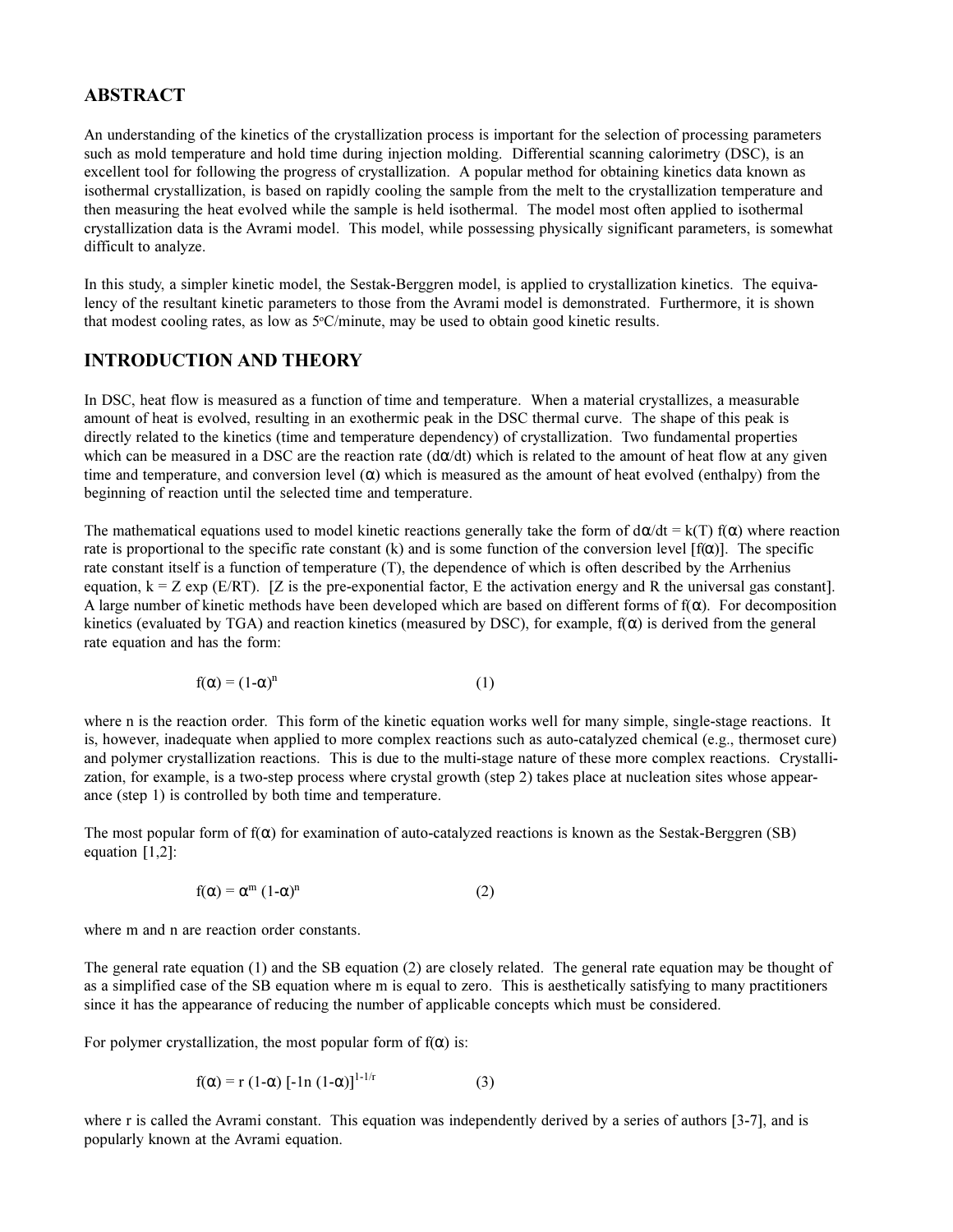Although the Avrami parameters are more difficult to evaluate than those of the general rate or SB equation, equation (3) is derived from first principles and hence, its parameter (r) has physical significance. The value of r depends on the shape of the nuclei and the dimensionality of their growth, as well as on the rate of their formation [8]. When nucleation sites are instantaneously formed, r has the value of 1 for needle-shaped crystals, 2 for plates, and 3 for spheres. If additional nucleation sites sporadically appear with time, the value for r is one integer higher. Most polymer crystals are anticipated to be spherical in nature, so values of r between 3 and 4 are most common.

Because of its widespread availability to an easy-to-use data analysis software form, the SB equation is often used to model polymer crystallization processes with surprisingly good fit. The empirical observation that the SB equation may be applied to polymer crystallization, is supported in theory by the work of Sestak, Satava and Wendlandt who have shown that the SB equation is equivalent to the Avrami equation, to a first approximation [9]. Further, the relationship between the values of m, n and r may be obtained by equating  $\alpha$ 's from the two equations at the peak of the reaction curve where  $d(d\alpha/dt)/dt = 0$  [10]. This results in the relationship:

$$
r = 1 / [1 + ln(n) - ln(n + m)] \tag{4}
$$

#### **EXPERIMENTAL**

Isothermal polymer crystallization kinetic studies were carried out using a TA Instruments Differential Scanning Calorimeter. Test specimens, typically 5 mg, were heated to temperatures about 10°C above the end of the polymer melting and held there for several minutes to remove order in the liquid phase. Specimens were then cooled (typically at 8°C/min) to temperatures below the melting temperature and held isothermal until the crystallization reaction exotherm reached completion. The polymers studied included polyethylene (PE), polyethylene terephthalate (PET), polycaprolactam (Nylon 6), and polyetheretherketone (PEEK). For each material, a minimum of 6 crystallization experiments were performed over a range of temperatures. Figure 1 illustrates a typical DSC thermal curve obtained.

The auto-catalyzed (i.e., SB) kinetics option of the TA Instruments Isothermal Kinetics software package was used to analyze the resultant DSC thermal curves and the kinetic parameters obtained were compared to literature values.

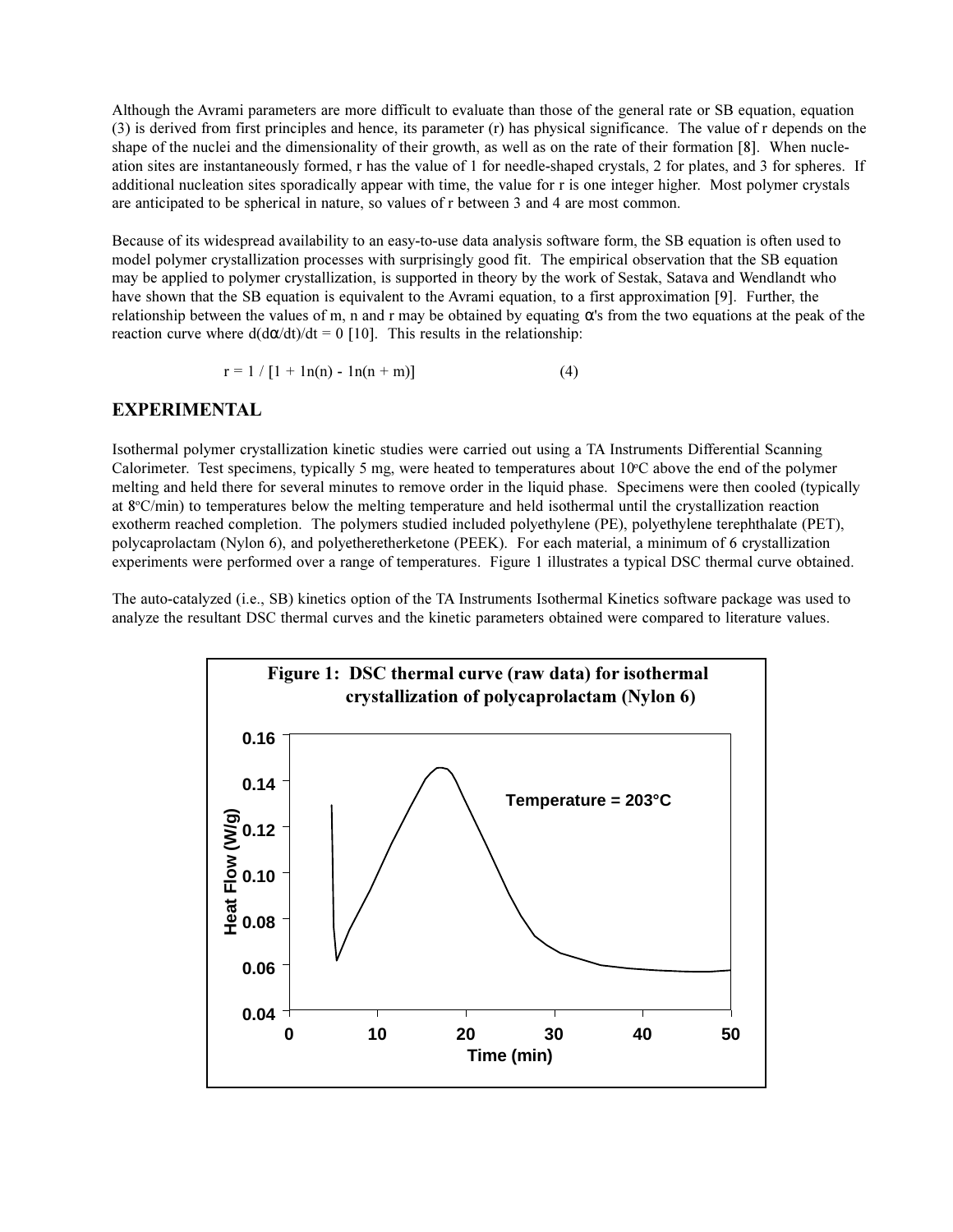#### **RESULTS AND DISCUSSION**

Figure 2 shows the results of the SB analysis for the crystallization of polycaprolactam (Nylon 6) plotted as the log of reaction rate (dα/dt) versus the Sestak-Berggren log conversion term. The triangles indicate individual data points taken from 5 to 75% conversion across the crystallization exotherm. These results demonstrate that the SB model may appropriately be used for Nylon 6 since the experimental data points fall close to the line. The SB model is also appropriate for the other materials tested.



Table 1 compares the values for the reaction orders m and n derived from the SB analysis of the respective polymer systems along with the corresponding values of r calculated using equation (4). Values of r taken from the literature are presented for comparison. Overall, the agreement between the experimental and literature values for the Avrami constant is good.

|             | Experimental |      |     | Literature |     |
|-------------|--------------|------|-----|------------|-----|
| Polymer     | m            | n    | r   | r          | Ref |
| <b>PET</b>  | 0.38         | 0.76 | 1.7 | 1.7        | 11  |
| PE          | 0.33         | 0.65 | 1.7 | 2.2        | 11  |
| Nylon 6     | 0.65         | 0.64 | 3.4 | 2.1        | 11  |
| <b>PEEK</b> | 0.77         | 0.82 | 2.9 | 3.6        | 12  |

## **Table 1: COMPARISON OF SESTAK-BERGGREN AND AVRAMI REACTION ORDERS**

Isothermal kinetic experiments were carried out over a series of temperatures in order to obtain the temperature dependence of the specific rate constant. These experiments were limited at short time periods (low crystallization temperatures) by the ability of the sample to achieve temperature equilibrium (i.e., return to baseline) prior to the onset of crystallization. At higher crystallization temperatures (long time scales), the experiments were limited by the sensitivity and experimental noise. In general, 100 minutes is about the upper practical limit of most isothermal crystallization experiments. Due to the exponential nature of the specific rate constant temperature dependence, crystallization temperature ranges are typically on the order of 10°C. For polymers, known as "fast" crystallizers, this range may be only a few degrees. For "slow" crystallizing polymers, the range may be 20-30 degrees wide.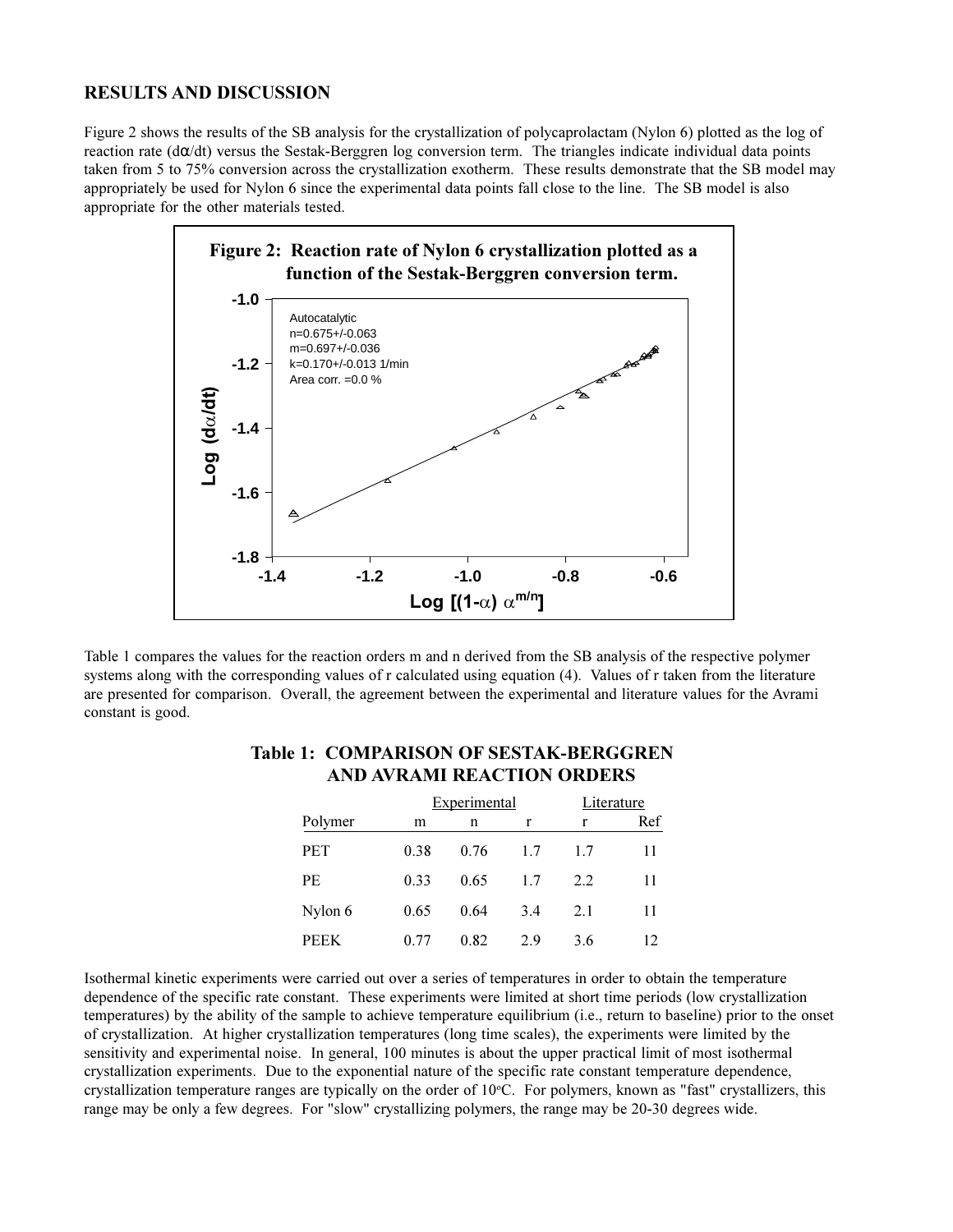Table 2 provides the specific rate constants (k, in logarithmic form), activation energies (E) and pre-exponential constants (Z) derived from the SB model for the polymers studied. Comparison between the SB results obtained, and Avrami model data from the literature is not easy. The Avrami kinetic equation (and therefore E and Z) is expressed as a pseudo rate constant  $k^*$  since it contains the constant r term of equation (3) as well. The easiest comparison of the Avrami and SB approaches is through a comparison of their respective reaction order constants, as discussed previously.

| Polymer     | Temperature<br>$({}^{\circ}C)$ | $\text{Log } k$<br>$(\text{sec}^{-1})$ | E<br>(kJ/mol) | Log Z<br>$(min^{-1})$ |
|-------------|--------------------------------|----------------------------------------|---------------|-----------------------|
| <b>PET</b>  | 217                            | $-2.88$                                | 1080          | 142                   |
| <b>PE</b>   | 129                            | $-2.97$                                | 88            | 10                    |
| Nylon 6     | 205                            | $-2.59$                                | 357           | 40                    |
| <b>PEEK</b> | 322                            | $-2.36$                                | 472           | 42                    |

#### **Table 2: SESTAK-BERGGREN KINETIC CONSTANTS**

The purpose in gathering kinetic information, regardless of whether it is obtained via the Avrami or the SB equation, is to estimate sample behavior under conditions not tested. Commercial kinetic software packages like TA Instruments DSC Isothermal Kinetics software meet that purpose. Figure 3, for example, illustrates the conversion versus time profiles for Nylon 6. The solid lines represent actual experimental data and the dashed traces reflect conditions beyond the experimental. Figure 4 presents conversion time information as a function of sample temperature for a family of curves ranging from 10 to 90% conversion. Again, the solid portions of the curves represent ranges covered by experimental data and the dashed portions are outside of actual experimental conditions.



It is often (erroneously) thought that cooling from the annealing temperature to the test temperature in isothermal crystallization studies needs to take place very rapidly. In fact, cooling can take place at very modest rates, as low as 5°C/minute, provided that : (1) there is no overshoot of the test temperature, (2) sample temperature equilibrium at the test temperature is rapidly established, and (3) the actual sample temperature is accurately measured. In a practical sense, this means that crystallization studies may be successfully carried out without resorting to elaborate cooling devices or procedures.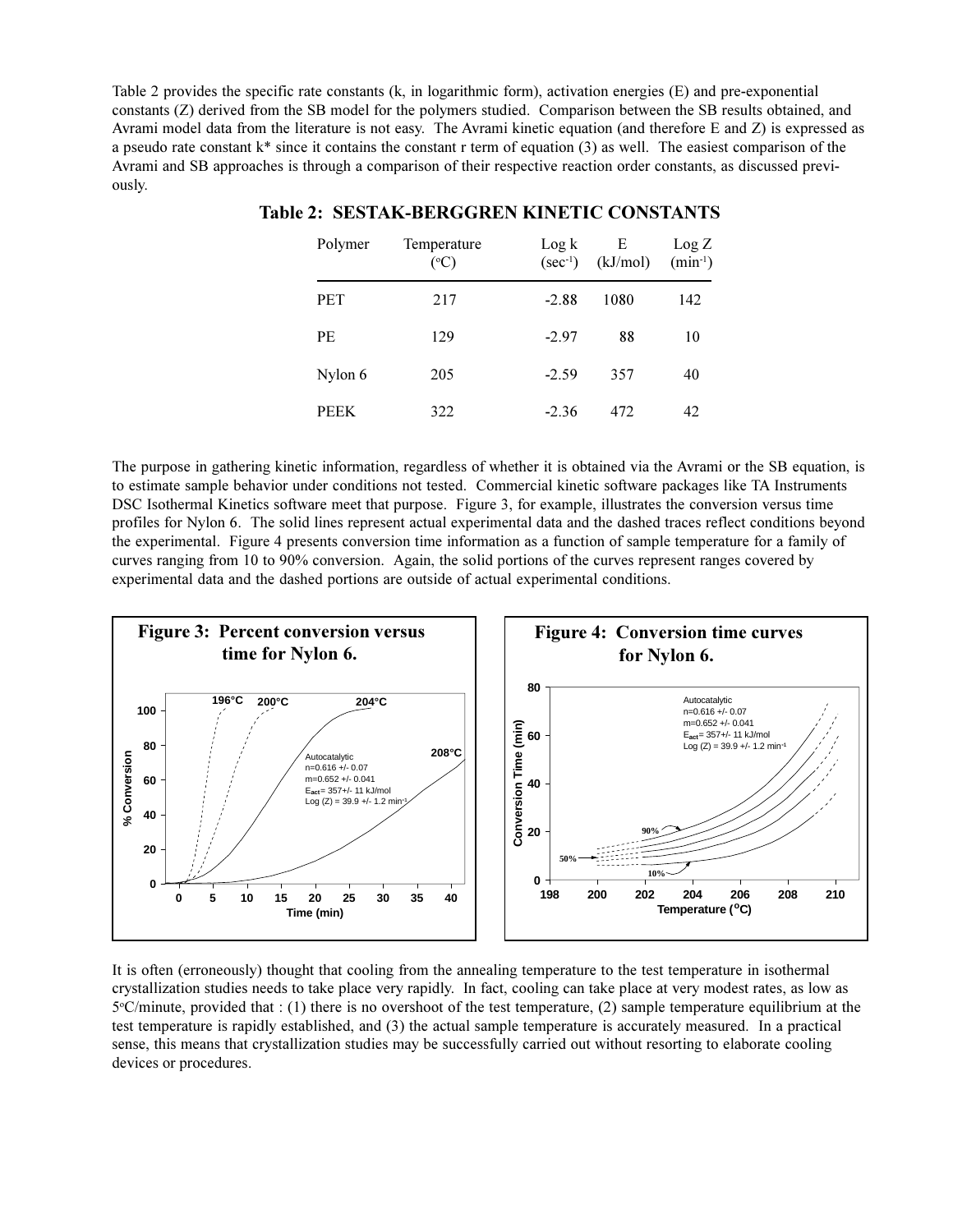Two tests can be used to demonstrate that slow heating rates are acceptable. First, as previously shown, crystallization and melting do not occur instantaneously. Rather, there is a distinct dependence on time. To further illustrate this point, a stepwise quasi-isothermal DSC experiment was performed in which the heating rate was varied between 5°C/min and 0.02°C/min depending on the heat flow. The higher heating rate was used until the heat flow reached 1 mW (endothermic), at which point the heating rate was reduced. When the heat flow returned to the baseline (dropping below 0.1 mW), the higher heating rate was resumed. The resultant curve (Figure 5) obtained for polyethylene, which is generally considered to be a "fast" crystallizer, shows that the return to baseline takes over two minutes.



Second, the kinetic results themselves show that cooling rate is a less significant factor than the amount of undershoot. A crystallization of Nylon 6 at 201°C, can be performed with a cooling rate on the order of 5-10°C/min. These slow cooling rates give the sample a thermal history that can be approximated by sitting at temperatures 3-5°C above crystallization isotherm for about 5 minutes. In Figure 3, it can be seen that after 5 minutes at 204°C, Nylon has crystallized on the order of 6%. On the other hand, if there is even so much as 1°C undershoot, the sample will crystallize to over 25% in 5 minutes.

# **CONCLUSIONS**

In summary the Sestak-Berggren equation is shown to be an effective tool for the evaluation of crystallization kinetic parameters for polymers of widely varying crystallization rates. The reaction order thus derived may be converted to forms comparable with those derived from the Avrami equation and good agreement is obtained between the SBderived reaction orders and those in the literature derived from the Avrami equation. The SB equation provides the user with the advantage of using commercially available software packages, with their associated plotting flexibility for the evaluation of the kinetic process.

In addition, the myth is dispelled that isothermal crystallization requires rapid cooling rates to achieve accurate and easily-used kinetic parameters even for "fast" crystallizing polymers such as polyamides (Nylon) or polyolefin.